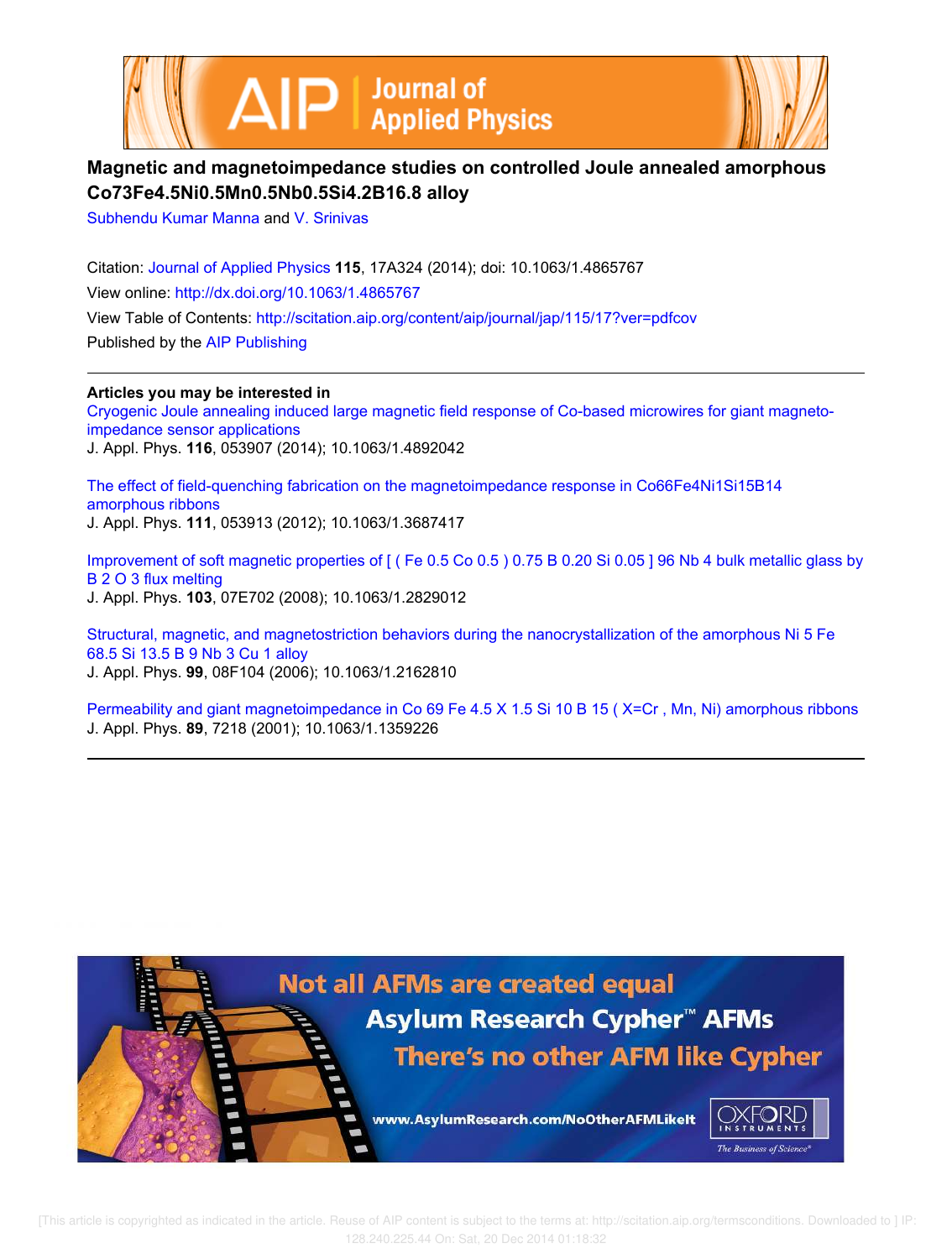

## Magnetic and magnetoimpedance studies on controlled Joule annealed amorphous  $Co_{73}Fe_{4.5}Ni_{0.5}Mn_{0.5}Nb_{0.5}Si_{4.2}B_{16.8}$  alloy

Subhendu Kumar Manna and V. Srinivas<sup>a)</sup> Department of Physics, Indian Institute of Technology Madras, Chennai 600036, India

(Presented 8 November 2013; received 23 September 2013; accepted 8 November 2013; published online 13 February 2014)

We report magnetic and magnetoimpedance (MI) properties of as-quenched and Joule annealed (with and without external magnetic field) amorphous  $Co_{73}Fe_{4.5}Ni_{0.5}Mn_{0.5}Ni_{0.5}Si_{4.2}B_{16.8}$  alloy composition. The Joule annealing in the presence of magnetic field induces not only surface microstructural changes but also favourable anisotropy. Dc magnetic measurements show controlled annealing enhances soft magnetic nature of the sample. Virgin ribbons show  $M_S \sim 125$  emu/g with  $\mu_r \sim 10^4$  and exhibit large MI ratio of  $\sim 100\%$  at 3 MHz frequency. This MI ratio was further enhanced to 152% on Joule annealing (current density  $0.85 \times 10^7$  A/m<sup>2</sup>) in the presence of applied magnetic field of 500 Oe. The field dependence MI shows a double-peak feature in as-spun ribbons, which is significantly enhanced for field annealed (FA) samples. The enhancement in MI and magnetic field sensitivity  $(\eta)$  in FA amorphous ribbons is attributed to the development of nanograins on the surface layer that strengthens the transverse magnetic structure. © 2014 AIP Publishing LLC. [http://dx.doi.org/10.1063/1.4865767]

### I. INTRODUCTION

Rapidly solidified Co-based alloys that posses nearly zero magnetostriction  $(\lambda)$  are expected to exhibit soft magnetic properties. These properties are further enhanced by tuning the microstructure through controlled annealing in the presence of magnetic field. $1-3$  In particular, for smaller magnetostriction alloys the easier magnetic anisotropy is expected during magnetic field annealing  $(FA)$ . Marín et al., showed that the nucleated nanograins can be aligned in the magnetic field direction during their initial stages of growth from the amorphous matrix under FA.<sup>4</sup> Since Joule annealing (JA) requires shorter annealing time to achieve finer control of microstructure compared to the conventional furnace annealing, this method is suitable for amorphous ribbons to study the evolution of microstructure and related properties. Further from the view point of improving controllability of the permeability, JA in the presence of magnetic field is well known method that can generate magnetic anisotropy suitable for magnetic sensor applications. Such materials exhibit large variations in skin depth  $\delta = (2/\sigma \mu f)^{1/2}$  where  $\sigma$ ,  $\mu$ , and f are electrical conductivity, permeability, and frequency respectively]<sup>5</sup> at higher frequencies which in turn produces large variation in their impedance value on application of small magnetic fields. In fact, higher sensitivity and giant magnetoimpedance (GMI) was reported in Co-rich amorphous alloys.<sup>6–9</sup> The FA of amorphous ribbon can either enhance or destroy GMI property depending on the direction of field applied during annealing.<sup>3,10</sup> Tang et al., suggested that FA can generate graded microstructure along the cross section of the ribbon, featuring amorphous-phased skinlayers and/or nanocrystalline amorphous composite layer.<sup>11</sup> They further suggest that developed microstructure is sensitive to the direction of applied magnetic field during FA. Such microstructures can induce unique electrical magnetic properties that are different from traditional amorphous species. Although amorphous ribbons with composition close to  $Co<sub>70</sub>Fe<sub>5</sub>Si<sub>15</sub>Nb<sub>2</sub>2Cu<sub>0.8</sub>B<sub>7</sub>$  show large MI values, the role of anisotropy/microstructure in relation to the GMI values are yet to be investigated.<sup>7</sup> In this work, amorphous  $Co<sub>73</sub>Fe<sub>4.5</sub>$  $Ni<sub>0.5</sub>Mn<sub>0.5</sub>Nb<sub>0.5</sub>Si<sub>4.2</sub>B<sub>16.8</sub>$  ribbons have been systematically Joule annealed under different annealing conditions to investigate the role of surface microstructure variations on magnetic and MI behaviour. We show that controlled FA can generate graded amorphous/nanocrystalline microstructure which enhances the MI and field sensitivity  $(\eta)$  of the sample.

#### II. EXPERIMENTAL DETAILS

Amorphous ribbons (2 mm wide,  $44 \pm 2 \mu m$  thick, and few meters long) were prepared by conventional arc melting and subsequent melt spinning techniques with a wheel speed of 37 m/s under argon atmosphere. As-quenched (AQ) ribbons were JA with a moderate current density  $0.85 \times 10^7$  A/m<sup>2</sup> for 2–10 min under vacuum  $(10^{-3}$  millibar) to avoid possible surface oxidation of the samples. Further, the ribbons were subjected to similar heat treatment under the varying dc magnetic fields (applied perpendicular to length of the ribbon) of 50–5000 Oe for an optimum time period (6 min). The X-ray powder diffraction (XRD) confirms the amorphous nature of as-quenched ribbon. Magnetic parameters were evaluated using vibrating sample magnetometer (VSM) (Micro Sence EZ-9), Coercimeter (Model: CR/02), and a commercial B-H loop Tracer (Model: AMH-20 K-S). Impedance measurements on 5 cm long ribbons were performed with HP 4192A impedance analyzer in the frequency range of 500 kHz–13 MHz by passing 10 mA alternating current. A magnetic field up to 100 Oe was applied along the length of a)Electronic mail: veeturi@physics.iitm.ac.in. The ribbons, using a Helmhotlz coil. MI ratio and magnetic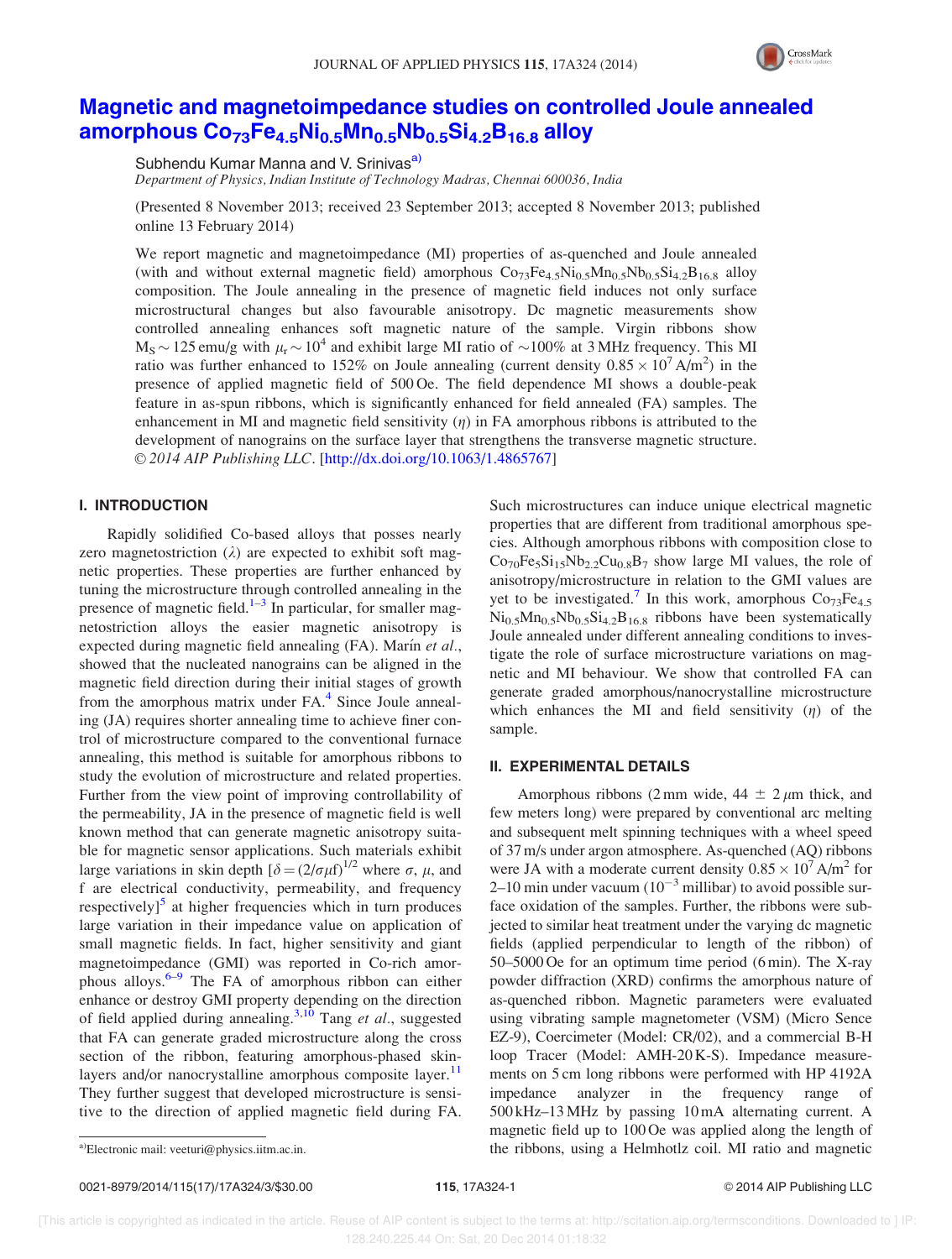field sensitivity( $\eta$ ) are defined as MI% = [(Z(H) – Z(H<sub>max</sub>))/  $Z(H_{\text{max}})]\%$  and  $\eta = (d/dH)(\Delta Z/Z)$ , where  $Z(H)$  and  $Z(H_{\text{max}})$ stand for the impedance in field H and in the maximum field  $H_{\text{max}} = 100$  Oe, respectively.

#### III. RESULTS AND DISCUSSION

The XRD patterns of AQ, JA, and FA ribbons show essentially an amorphous phase. The Differential Scanning Calorimetry (DSC) profile shows two widely separated exothermic peaks at 450 °C ( $T_{x1}$ ) and 572 °C ( $T_{x2}$ ), respectively, which suggests that there is two phase crystallization. The scanning electron microscope (SEM) micrographs of as-quenched and heat-treated ribbons are shown in Fig. 1, for (a) AQ, (b) 6 min JA, (c) 10 min JA, and (d) 500 Oe FA. The AQ ribbon exhibits almost featureless background, while development of nano size crystal with amorphous background could be seen in 6 min. JA sample and they further grow into bigger grains in the case of 10 min JA sample. Interestingly, 500 Oe FA sample shows the development of nanostructured well separated particles on the amorphous background, which is in agreement with the earlier reports. $^{11}$  Although SEM images show a clear evidence of surface crystallization, XRD patterns show amorphous nature which suggests that the Joule annealing modifies surface microstructure. These observations further suggest the existence of graded microstructure, i.e., surface nanocrystalline layer but the inner layers still remain in the amorphous state. Isothermal magnetization (M) curves as a function of field (H) at 300 K for AQ and annealed samples are shown in Fig. 2, which suggest the magnetization saturates  $(M_s \sim 110-130 \text{ emu/g})$  below 100 Oe for all the samples investigated. Coercivity  $(H_c)$  values are evaluated to be 0.061, 0.125, and  $0.046(\pm 0.01)$  Oe for AQ, 6 min JA, and 500 Oe FA samples, respectively. The frequency dependence of magnetic character of AQ ribbon was further investigated in the frequency range 50 Hz–20 kHz. It is observed that the initial permeability value reduced from  $10^4$  to  $10^3$ , while  $H_C$  and hysteresis loss increase with frequency (inset of Fig. 2). Figure 3 shows the variation of MI as a function of applied field (H) at four



FIG. 1. SEM micrograph of (a) AQ, (b) 6 min JA, (c) 10 min JA, and (d) 500 Oe FA ribbons.



FIG. 2. M-H curves at 300 K for (a) AQ, (b) 6 min JA, (c) 10 min JA, (d) 500 Oe FA, and (e) 5000 Oe FA ribbons. Inset: B-H loop of as-quenched ribbon at different frequencies.

different frequencies for (a) AQ, (b) 6 min JA, (c) 10 min JA, (d) 500 Oe FA, and (e) 5000 Oe FA ribbons. The following features can be noticed from the figure: (i) As JA time is increased the maximum MI has been observed in 6 min samples suggesting it to be an optimum time at this current density. (ii) Similarly, 500 Oe FA exhibits maximum MI of  $\sim$ 152%. (iii) MI initially increases with H and goes through



FIG. 3. Variation of MI with magnetic field for (a) as-quenched, (b) 6 min JA, (c) 10 min JA, (d) 500 Oe FA, and (e) 5000 Oe FA ribbons.